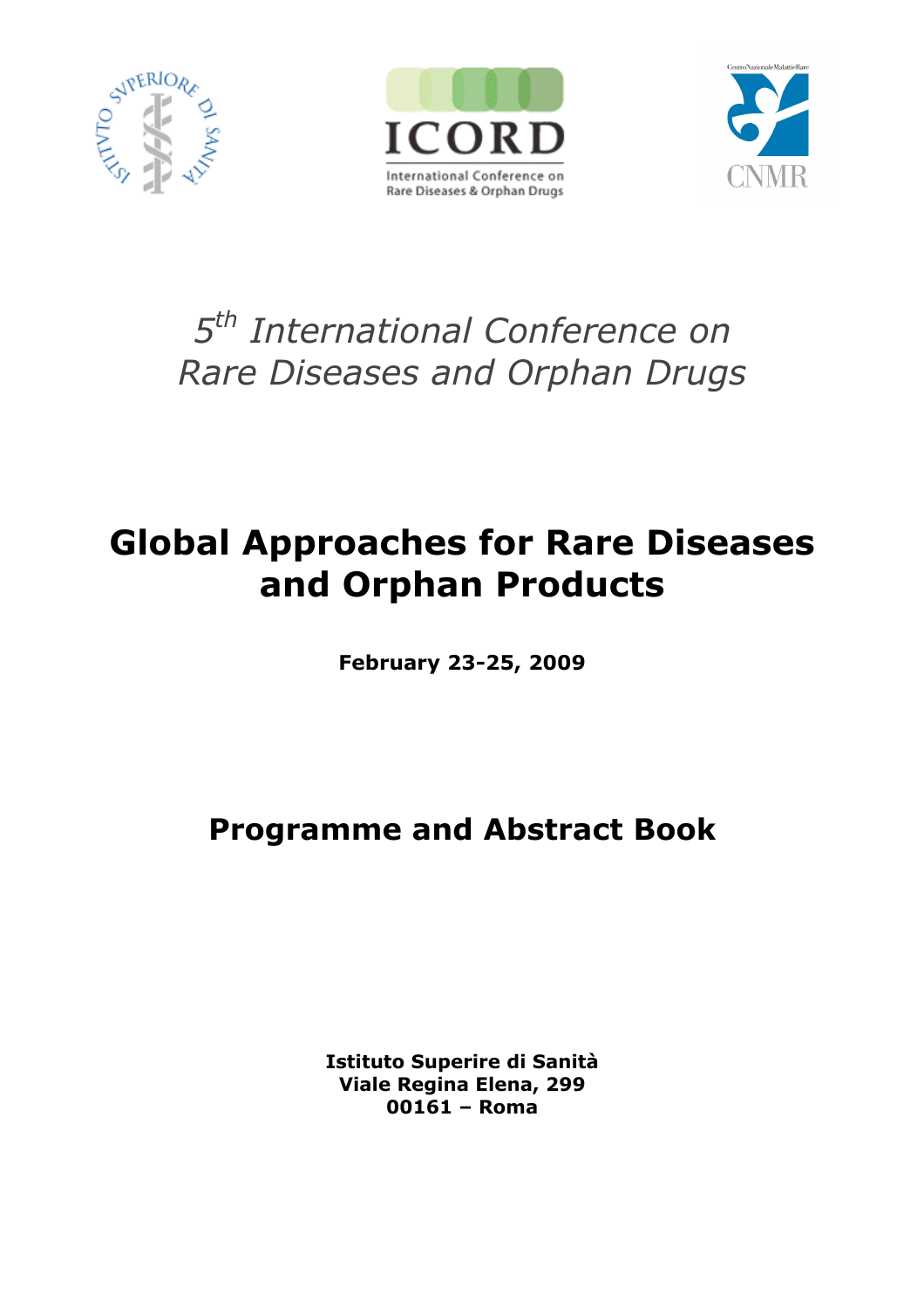## **Monday, February 23, 2009**

## **08:00 Registration**

## **08:30-09:00 I. Introductions and Welcome**:

*Enrico Garaci President, Istituto Superiore di Sanita, Italy Stephen Groft, Office of Rare Diseases Research, NIH, USA Domenica Taruscio, CNMR, Istituto Superiore di Sanita, Italy* 

## **09:00-09:30 II. Recent and Future EU Actions on Rare Diseases –**

• *Nick Fahy - DG Sanco*

## **09:30-11:00 III. A. Rare Diseases: An International Public Health Priority - Yann Le Cam EURORDIS and John Forman NZORD**

- Why a Position Paper
	- o Promotion in World Health Bodies of the WHO and UN
- Development of the Concept and the Position Paper
- Outline and Methodology for Review Between 2009 2011
- Discussion
	- o Receiving Input
	- o Consultation Partners
	- o Ownership
	- o Dissemination and Use

## **B. Spreading the Word of Rare Diseases Internationally - Rare Disease Day 2008 & 2009: Experiences and Plans**

#### **Panel Discussion**

- *Peter Saltonstall*: "The new strategy of NORD for the USA"
- *Yann LeCam* "The new paradigms of EURORDIS in EU"
- *Virginia Llera*: "Promoting the cause of rare diseases over Latin America"
- *Durhane Wong-Rieger* "CORD is Back With an Agenda for Canada"
- *Hawa Fitima*: a Lighthouse in the Sub-Saharan Africa"
- *John Forman* NZORD Providing Direction in the South Pacific Region

## **11:00-11:15 Break**

## **11:15-12:30 Concurrent Sessions**

**IV. (A) IT - Support of Networks and Patient Organizations in Rare Diseases - Consideration of Need for Working Group** *- Giuliano D'Agnolo, Fiorentino Capozzoli, CNMR, Istituto Superiore di Sanità, Italy and Sharon Terry, Genetic Alliance, USA*

- Collect Possibilities and Ideas
- Identify Common Needs
- Search for Already Existent Solutions
- Providing Consultation to Networks
- Develop Ideas and Proposals for Different Funding Partners and Future Projects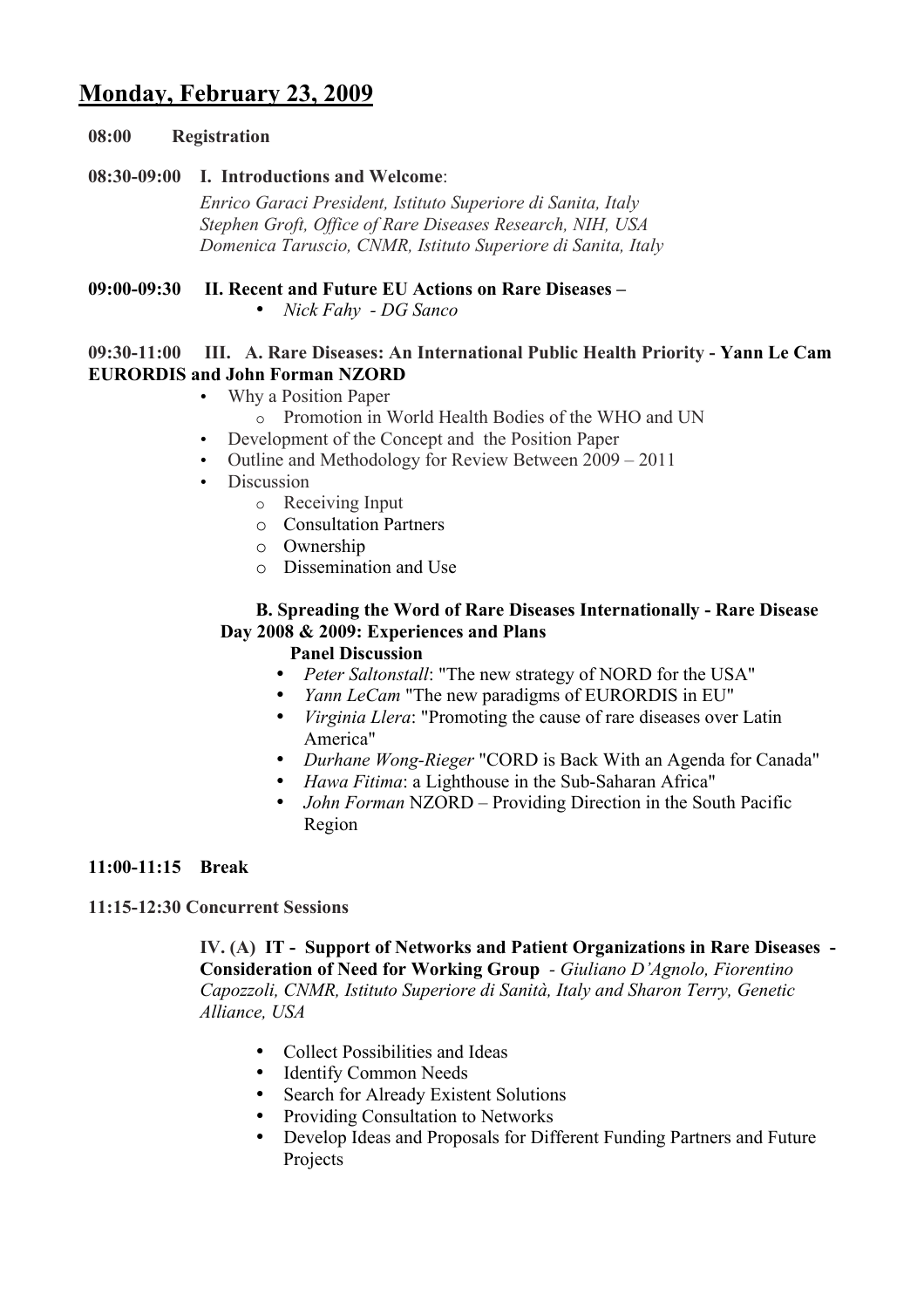## **IV.(B) Facilitating Cooperative Efforts of the Regulatory Processes: Progress on Collaborative Regulatory Activities OOPD/FDA, USA and COMP/EMEA, Europe**

*Discussion Leaders: Timothy Coté, Office of Orphan Products Development, FDA, USA and Kerstin Westermark, European Union , Committee on Orphan Medicinal Products, Sweden*

- Review of Orphan Product Designations and Approvals
	- o European Union *Kerstin Westermark, COMP, EU*
	- o United States *Miles Braun* , OOPD, FDA. USA
	- o Japan *Yukiko Nishimura, Tokyo University*,
	- o Canada *Maurica Maher, Associate Director of the Office of Legislative and Regulatory Modernization, Health Products and Food Branch of Health Canada*

*Discussants: Catarina Edfjäll, Celgene and Jordi Llinares-Garcia, EMEA, United Kingdom*

## **12:30-13:30 Lunch**

## **13:30-14:15 V. WHO International Classification of Diseases and Rare Diseases Emphasis Segolene Ayme and Ana Rath Orphanet and INSERM, Paris France and Antoni Montserrat, DG Sanco**

- Orphanet Classification of Rare Diseases *Ana Rath*
- ICD XI Revision Process and Rare Diseases Topic Advisory Group and WHO ICD-X and ICD X-CM Update and Revision Process *(Segolene Ayme INSERM and Orphanet)*
- Office of Rare Diseases ResearchTerms in the MeSH System of the National Library of Medicine USA – *Stephen Groft, ORDR, NIH, USA*

## **14:15 – 15:30 VI. A Global Look at Policy Initiatives for Rare Diseases Research and Orphan Products - Current Activities and Future Needs**

- 1. Global policy needs and what is being done? Discussion Leaders: *Manuel Posada, ISCIII, Spain, and Sonja van Weely, the Netherlands*
- 2. The National Program on Rare and Intractable Diseases *Yukiko Nishimura, University of Tokyo, Japan*
- 3. Current Activities in South Korea *Soo Kyung Koo South Korea National Institute of Health*
- 4. Review of Rare Diseases Research and Orphan Products Development Activities by the USA National Academy of Sciences and Institute of Medicine – *Steve Groft, ORDR, NIH, USA, and Timothy Coté, Office of Orphan Products Development, FDA, USA*
- 5. Review of Rare Diseases Research and Orphan Products Development Activities by the European Commission – *Kerstin Westermark, COMP, Josep Torrent, COMP, Antoni Montserrat (DG Sanco)*

## **15:30 – 15:45 BREAK**

- **15:45- 17:00 VII. Europlan and National Plans for Rare Diseases Research and Orphan Products Development - Discussion Leaders: Domenica Taruscio, ISS, Italy, Rumen Stefanov, ICROD, Bulgaria and Nick Fahy, DG Sanco, European Commission**
	- France *Alexandra Fourcade, INSERM, France*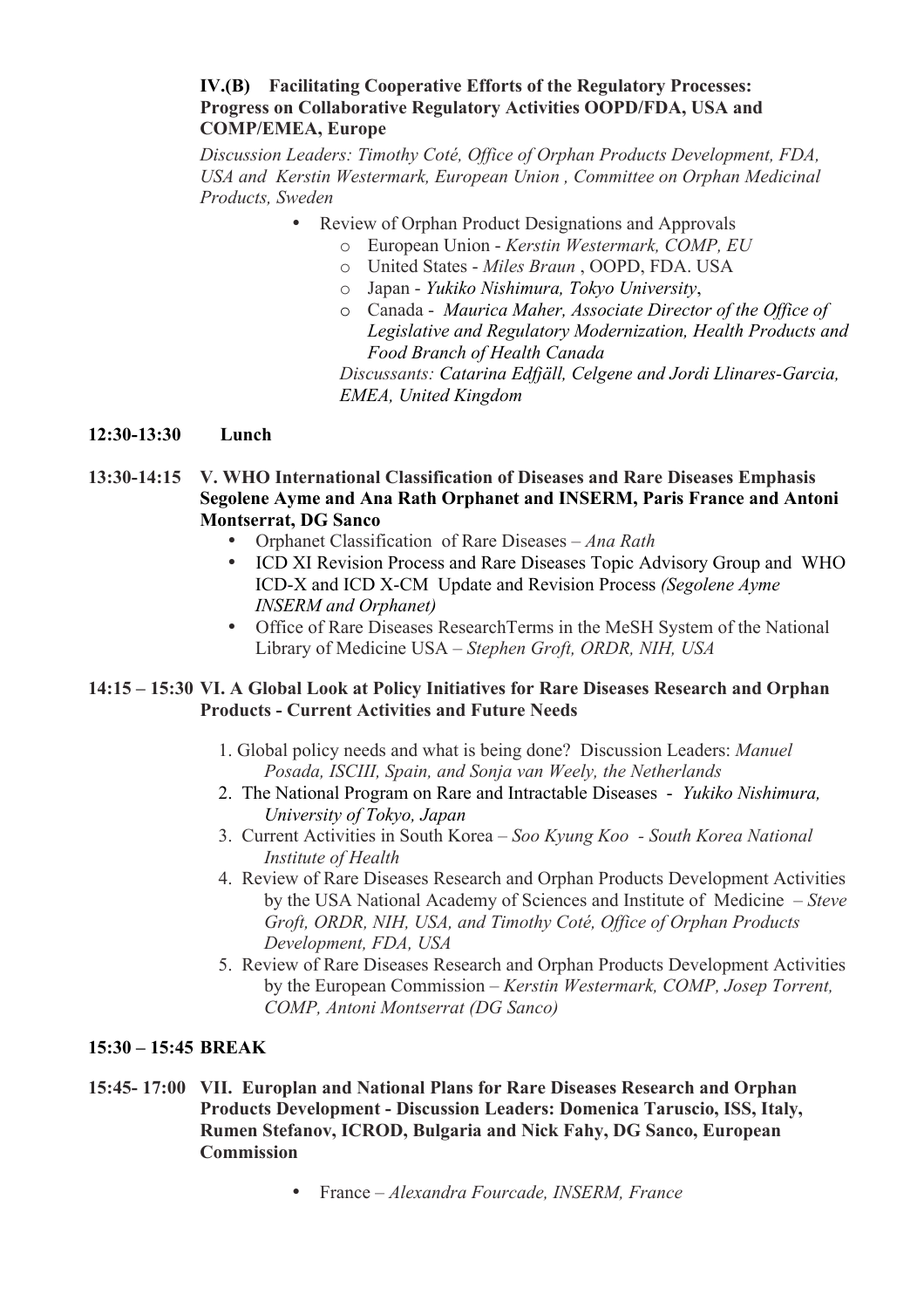- Italy *Domenica Taruscio, CNMR, Istituto Superiore di Sanità, Italy*
- Portugal *Jose Robalo, Director General of Health*
	- Bulgaria *Rumen Stefanov, Director, ICROD*
	- Germany– *Mirjam Mann, ACHSE (Alliance for Rare Diseases)*

## **17:00- 18:00 VIII. ICORD Board of Directors Meeting**

## **Tuesday, February 24, 2009**

**08:00 - 08:30 Poster Set-up Time**

## **08:30 – 09:45 IX. Linking Academic Discoveries and Industry Product Development Strategies**

*Discussion Leaders: Dr. Carlo Tomino, National Drug Agency, Italy, Barbara Wuebbels, BioMarin, USA and Tricia Brooks BIO USA*

- A.Innovative Medicines Initiative *European Federation of Pharmaceutical Industries and Associations (EFPIA) and European Commission (to be confirmed)*
- B. E-Rare Project *Sophie Koutouzov, INSERM Paris, France*
- C. TEDDY –Task Force in Europe for Drug Development in the Young *Dr. Adriana Ceci, Consortium for Biological and Pharmacological Evaluations;*
- D. Activities at the Academic Research Centers: Identifying Present Activities and Future Opportunities - *Jan-Inge Henter, Karolinska Institute, Stockholm, Sweden, Jim Cloyd School of Pharmacy, University of Minnesota and Ian Phillips, Keck Graduate Institute, California.*

**9:45 - 10:45 X. Linking Patients to Research Programs and Treatment Centers – The Value of Patient Registries and Experiences in Recruiting Patients for Clinical Trials – Report of Working Group – Overview:** *Ronald A. Christensen, Arizona, USA Discussion Leader(s): Rachel Richesson, Rare Diseases Clinical Research Network, Tampa FL, USA, Stefano Vella, Drug Department, Istituto Superiore di Sanità, Italy*

- Utilization and Expansion of a Patient Contact Registry to Recruit Patients to the NIH Rare Diseases Clinical Research Network – *Rachel Richesson, Rare Diseases Clinical Research Network, Tampa FL, USA*
- ECRIN *Arrigo Schieppati, Mario Negri Institute, Italy*
- EUROCAT Epidemiological Studies *Fabrizio Bianchi, Italy Council of Research and Tuscany Registry of Rare Diseases*
- Italian Interregional Experiences- Linking Diagnoses with Epidemiological Data and Registries
	- Veneto Region Registry: the experience in the Tri-veneto *Paola Facchin, Veneto Region Administration, Italy*
	- Piedmont and Valle d'Aosta Registry of rare diseases- *Dario Roccatello, University of Turin, Italy*

## **10:45-11:00 Break and Poster Viewing**

## **11:00-12:00 XI. The Value and Need for International Collaboration**

*Discussion leaders: Josep Torrent y Farnell, COMP, Spain and Luciano Vittozzi, ISS, Italy*

• Report from Latin American Congress (ER2008LA) - *Emilio Roldan GEISER Foundation and Virginia Llera Ministry of Health , Argentina*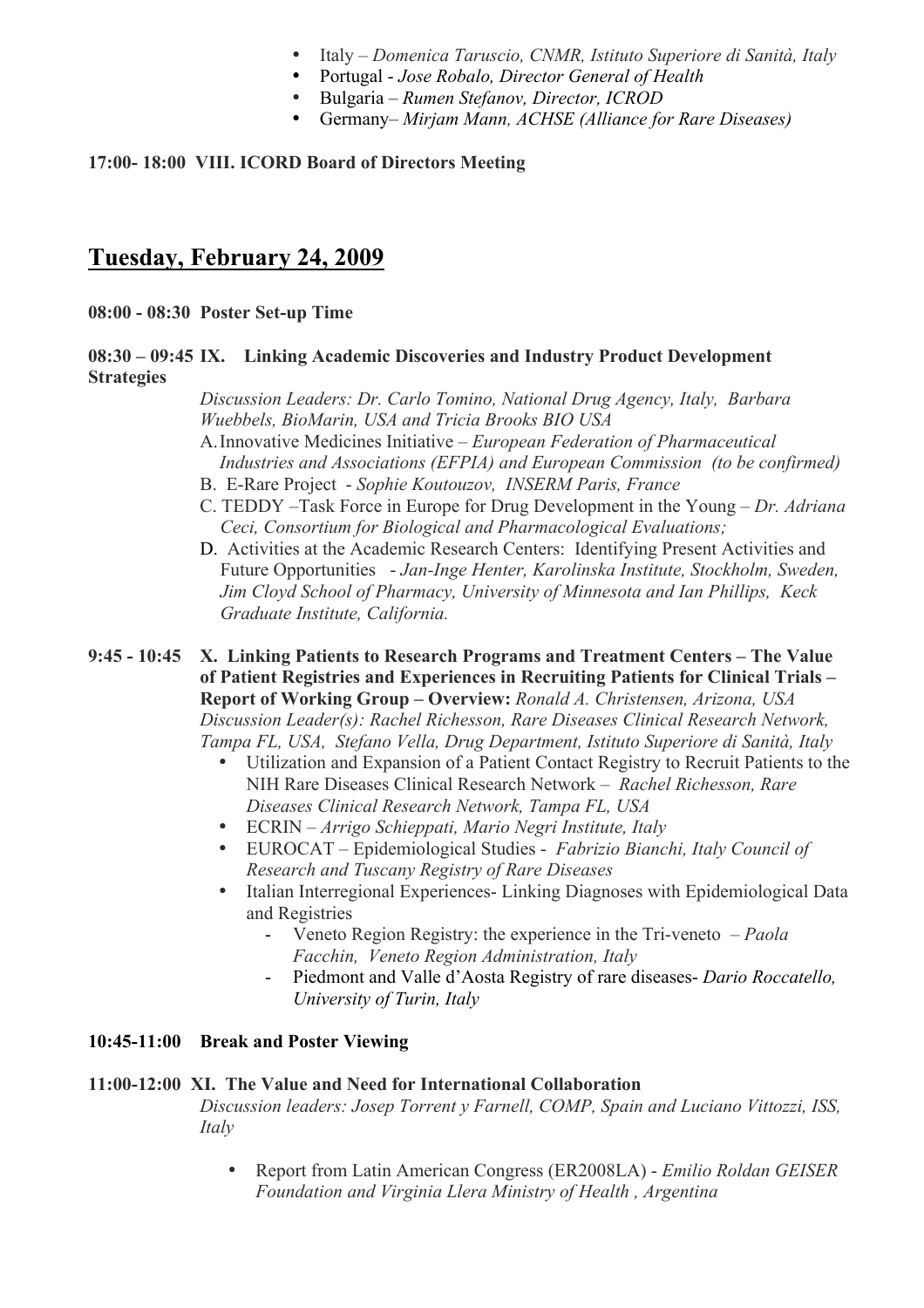- o A Latin American campaign: uniting people, organizations... and nations toward rare diseases -
- o Organizations view
- o Academia view
- o Governments view
- o Including neglected diseases: Regional problems demanding international solutions.
- o Accessibility to orphan products in low income regions: including the price dilemma within international R&D programs, or working in global strategies
- "Necobelac, a network of collaboration between Europe and Latin American Carribean countries to promote scientific writing and open access information for the safeguard of public health"– *Paola De Castro, ISS, Italy*
- The Need for Collaborative Partners *Kante Sitou Amede Kangni and Koudjo Sam Devotsou - Togo (West Africa)*

## **12:00 – 13:15 Lunch and Poster Viewing with Poster Presenters at the Posters**

## **13:15 - 14:45 Concurrent Sessions**

**XII.(A) Meeting Patient and Family Needs Across the Lifespan – Access to Information and Health Care, Psychological, and Social Support Programs**  *Discussion Leaders: Anders Olauson, Ågrenska Academy, Sweden and Peter Saltonstall NORD, USA*

- *Anders Olauson* Survey of Available Programs for Patients and Families
- *John Forman* New Zealand Organization for Rare Disorders (NZORD)
- *Corrado Teofili* National Consulta Patients' Group, Italy
- *Simona Bellagambi* UNIAMO, Italy
- *Sharon Terry* Genetic Alliance, USA
- *Peter Saltonstall* NORD, USA
- *Agata Polizzi* The experience of the Italian Helpline for Rare Diseases

## **XII.(B) Genetic Testing Collaborative Projects and Screening Approaches**

*Discussion Leaders: Andy Faucett CDC, Atlanta and Domenica Taruscio, ISS, Italy*

- Genetic Tests: Current Status of EuroGenTest and Orphanet Database *Segolene Ayme - INSERM and Orphanet, France*
- Genetic Reference Materials *Lisa Kalman, CDC, Atlanta, USA*
- Clinic Utility of Genetic Tests *Bruno Dallapiccola, Mendel Institute, Italy*
- Establishing a Rare Genetic Disease Testing Portal *Giovanna Spinella , ORDR, USA and Janine Lewis, Genetic and Rare Diseases Information Center, ORDR, USA*

## **14:45 – 15:00 Break**

**15:00-17:15 XIII. Discussion of Working Group Procedures and Presentation of Results and Recommendations - Annalisa Trama, ISS Italy, and Manuel Posada, Spain**

**Parallel Working Group Sessions:**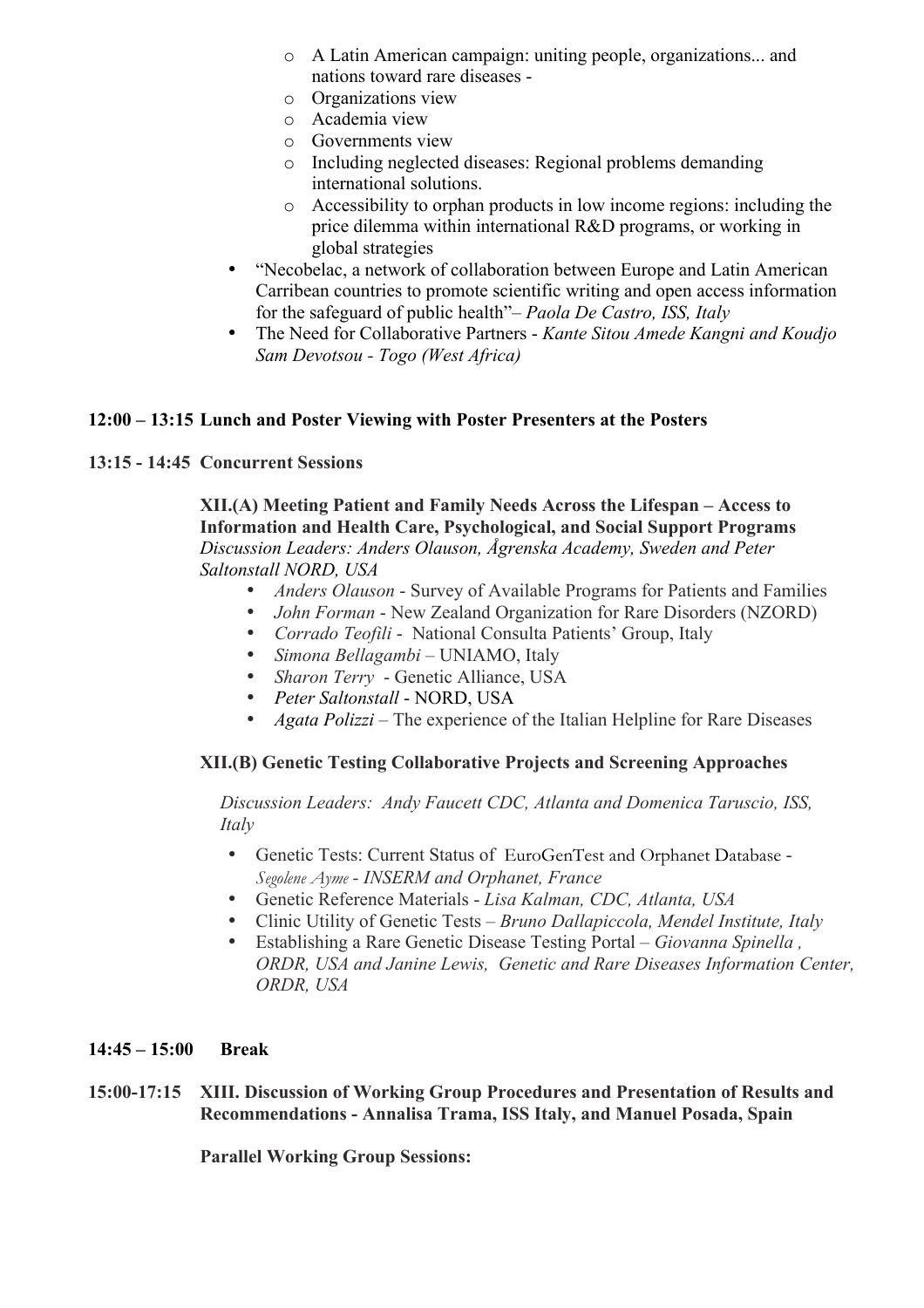**Working Group A - Regulatory Needs -** *Kerstin Westermark, COMP, EU, Timothy Coté, OOPD USA, Jordi Llinares-Garcia, EMEA, EU*

- Facilitating Cooperative Efforts of the Regulatory Processes: Progress on Collaborative Regulatory Activities OOPD/FDA, USA and COMP/EMEA, Europe
- Research Methodology and Statistical Analyses for Trials of Rare Diseases and Orphan Products
- Institutional Review Board Approval
- Informed Consent Documents
- Managing Potential Conflicts of Interest

**Working Group B - Research Collaborations –** *Giuseppe Traversa, National Drug Agency, Italy, Barbara Wuebbels, Bio Marin, US, Tricia Brooks, BIO, USA and Ian Philips, Keck Graduate Institute USA*

- Linking Academic Discoveries and Industry Product Development Strategies
- Linking Patients to Research Programs and Treatment Centers The Value of Patient Registries and Experiences in Recruiting Patients for Clinical Trials – Report of Working Group
- The Value and Need for International Collaboration

## **Working Group C - Patient/Family Needs and Informational Needs**

Continue Panel Discussion From General Session *- Anders Olauson and Peter Saltonstall*

**Working Group D - Patient and Research Registries and Epidemiological Studies –** *Rachel Richesson and Manuel Posada*

## **Working Group E – Obtaining the Diagnosis of Rare Diseases –** *Domenica*

*Taruscio, ISS, Italy and Sharon Terry, Genetic Alliance, USA*

- Undiagnosed Diseases
- Genetic Testing
- Newborn Screening (Note: This Subject May Need a Separate Working Group in the Future)

## **17:15-18:15 XIV. General ICORD Assembly Membership Meeting**

*Chair: Stephen Groft, ORDR, NIH, USA*

## **Wednesday, February 25, 2009**

## **8:30-9:45 XV**. **Research Methodology and Statistical Analyses for Trials of Rare Diseases and Orphan Products**

- The Science of Small Clinical Trials Report of Training Course and Value to Other Regulatory and Research Agencies – *Timothy Coté, OOPD, FDA, and Simon Day, Roche Products, UK*
- Bayesian Methods to 'Strengthen' Limited Trial or Study Data *Simon Day, Roche* Products, United Kingdom
- Methodology Issues for Trials in Rare Diseases *Paolo Bruzzi, Istituto dei Tumori, Genua, Italy*